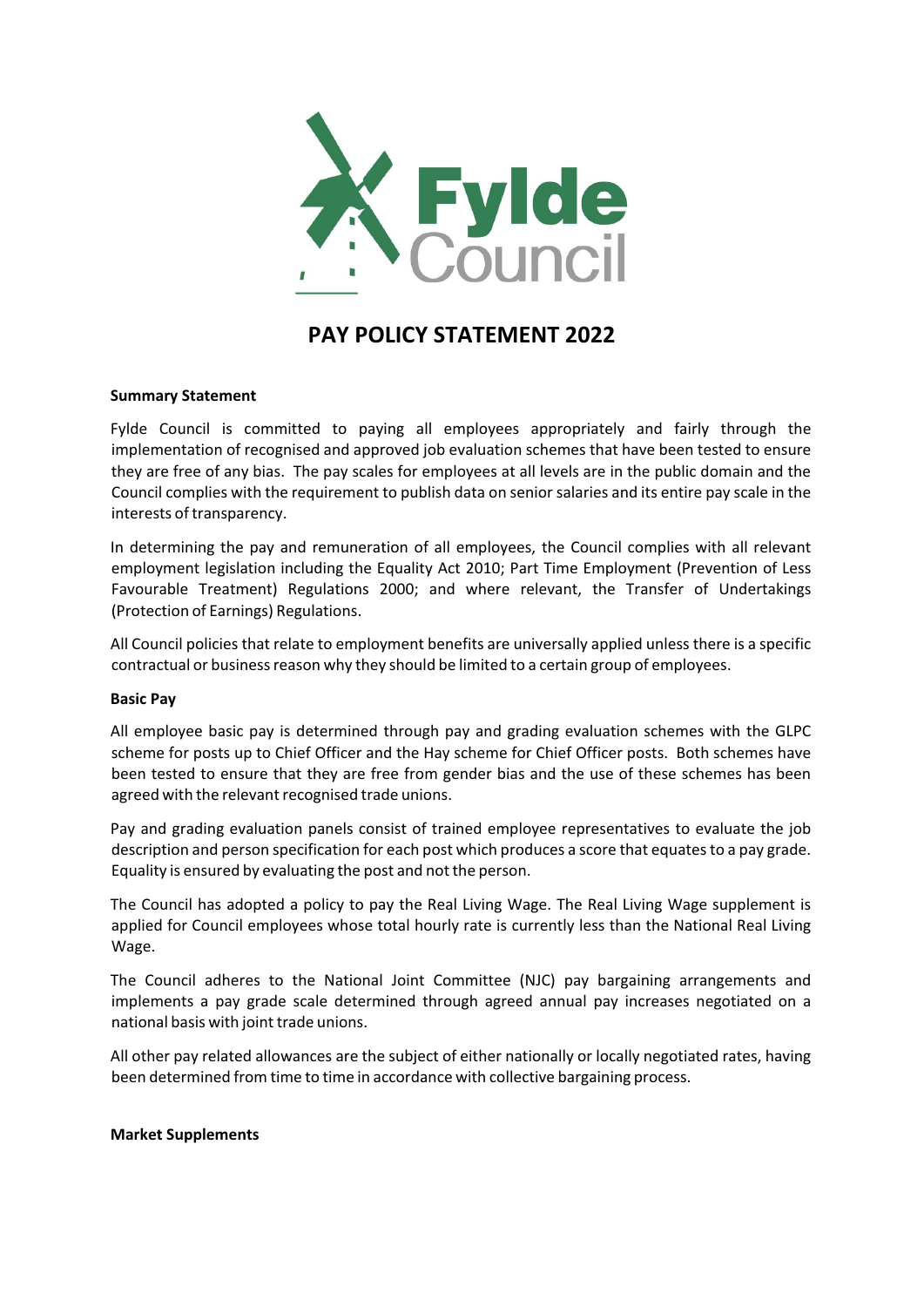Market force supplements are only paid to employees and Chief Officers in exceptional circumstances in accordance with the strict controls in the Council's Market Supplements Policy. Any such payments are reviewed at least every six monthsto ensure they remain valid; the Council has not applied market supplements to any post since the introduction of the pay policy.

# **Incremental Progression**

Progression through the grade for permanent and temporary employees, including Chief Officers, is only possible upon completion of satisfactory service and in line with the NJC terms and conditions, as described in the Green Book.

## **New Appointments**

Appointments to new posts are usually made at the start of the incremental grade scale, unless there are exceptional circumstances where the most suitable candidate can evidence that such an offer would not reasonably be acceptable and the Council is satisfied that market conditions require the appointment to take place at a higher point, within the pay scale grade, than the start.

Any Chief Officer appointment is dealt with by the Chief Officer Employment Committee, using the normal recruitment procedures and options with appointments made to a post with a remuneration package of more than £100,000 being ratified by Full Council.

# **Overtime and Additional Hours Payments and Premium Payments**

Contractual overtime and additional hours are paid in accordance with the NJC Terms and Conditions, as described in the Green Book.

Non contractual, voluntary overtime, additional hours payments are paid in accordance with the Council's pay review terms and agreed policy on overtime.

To meet specific operational requirements, it may be necessary for an individual to temporarily take on additional duties, the Council's arrangements for authorising any additional remuneration, e.g. honoraria, ex gratia, 'acting up' relating to temporary additional duties are set out in the Council's personnel code. Any additional payment is subject to formal approval by the Senior Management Team which consists of the Chief Executive and the two Directors.

Chief Officers are not permitted to be paid overtime, additional hours payments or premium payments.

## **Bonus Payments and Earn Back Schemes**

No employees including Chief Officers in the Council are in receipt of bonus payments or subject to earn back schemes where employees give up some salary to earn it back upon completion of agreed targets.

## **Performance Related Pay**

The Council does not operate performance related pay schemes for any employees and has no plans to introduce policy to support performance related pay schemes.

## **Honorarium Payments**

Honorarium payments are only made in exceptional circumstances and are subject to a business case being approved in advance by the Senior Management Team with any payment only made after it has been demonstrated that the agreed outcome has been delivered / achieved.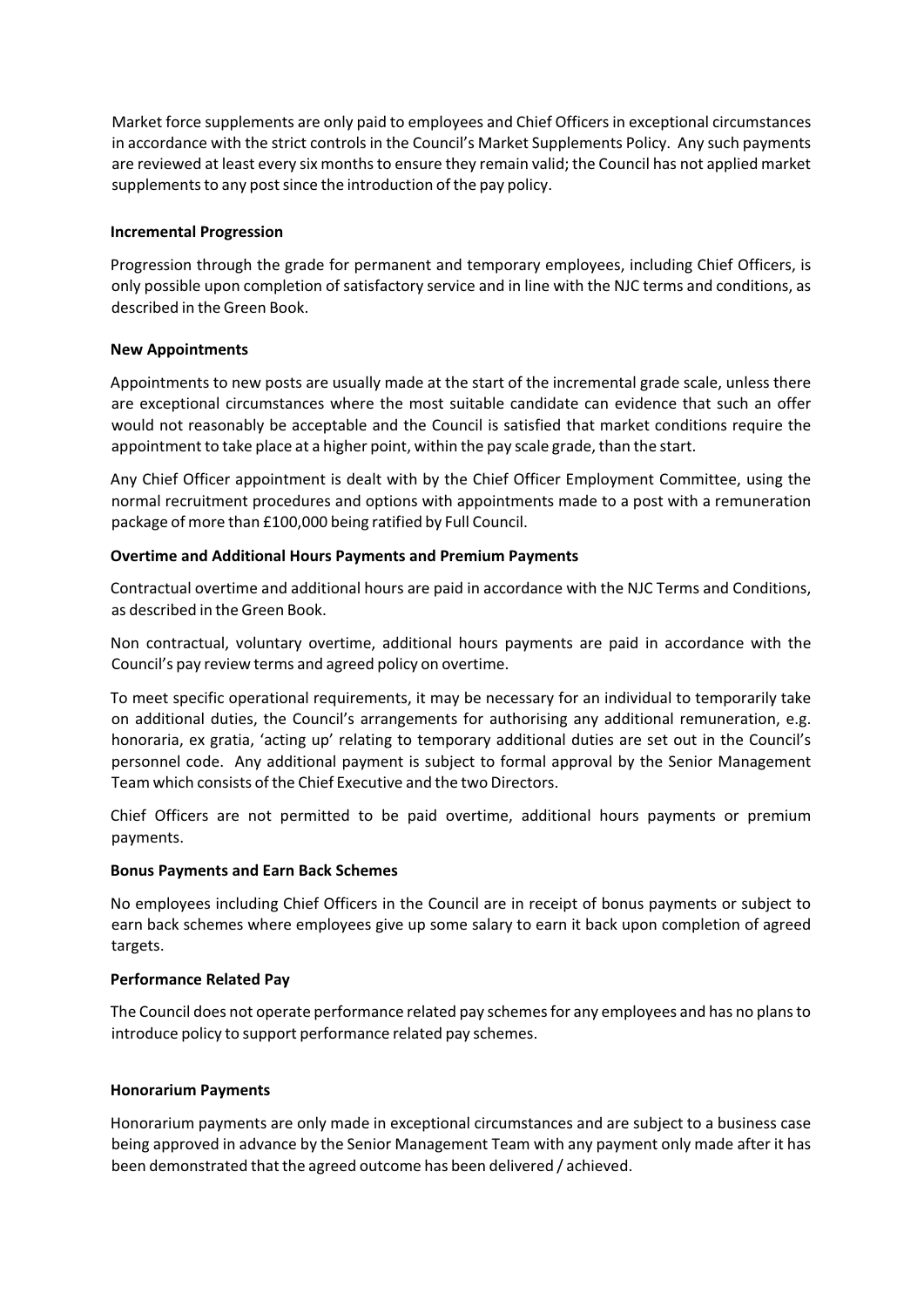# **Relationship between the Highest and the Lowest Paid**

The Council is committed to paying employees based on the recognised job evaluation schemes detailed above. It is the application of these schemes that creates the salary differentials. Pay rates for each grade are published on the Council's website and updated at the start of each financial year in April.

# **Relationship between the Highest Paid Employee and the Median Salary**

The relationship between the highest paid employee and the median salary will be calculated on an annual basis and published on the Council's website alongside the information provided regarding senior manager salaries. The information is updated at the start of each financial year in April.

As part of its overall and ongoing monitoring of alignment with external pay markets, both within and outside the sector, the Council will use available benchmark information as appropriate. In addition, upon the annual review of this statement, the Council will also monitor any changes in the relevant 'pay multiples' and benchmark against other comparable local authorities.

# **Gender Pay Gap Information**

In accordance with regulations introduced in 2017 the Council will publish gender pay gap information alongside all other pay policy related data on the website and update this on an annual basis.

# **Charges, Fees and Allowances**

The Travelling, Subsistence and Related Expenses Policy is applicable to all employees including Chief Officers.

The reimbursement of professional fees for certain occupational groups is covered by the Personnel Code and applies to all relevant employees regardless of grade.

Any other allowances paid to employees regardless of grade are detailed in the appropriate policy and procedures approved by the Council and paid only when necessary to the service activity.

Chief Officers do not receive additional allowance payments.

# **Electoral Fees**

The Resources Director (Assistant Chief Executive designate) is the Council's appointed Returning Officer and is personally (not corporately) liable for the management of elections and referendums. The fee payable to the Returning Officer for an UK Parliamentary and any other election or referendum organised nationally is set and paid for from Central Government. The fee payable to the Returning Officer for local elections, local by‐elections, for parish and parish by‐elections is set per ward. The scale of fees is based on a payment for the first 3000 electors per ward, then for each 500 electors or part thereof over 3000 an additional fee is incurred. Although there is provision to pay an additional fee, no additional payment is made. Any changes to the fees will be considered as part of the annual review of the Pay Policy.

A panel is in place at Fylde that periodically reviews the payments made to any officers involved in election work.

# **Pension**

Where employees have exercised their statutory right to become members of the Local Government Pension Scheme, the Council is required to contribute to the scheme representing a percentage of the pensionable remuneration due under the contract of employment of that employee. The rate of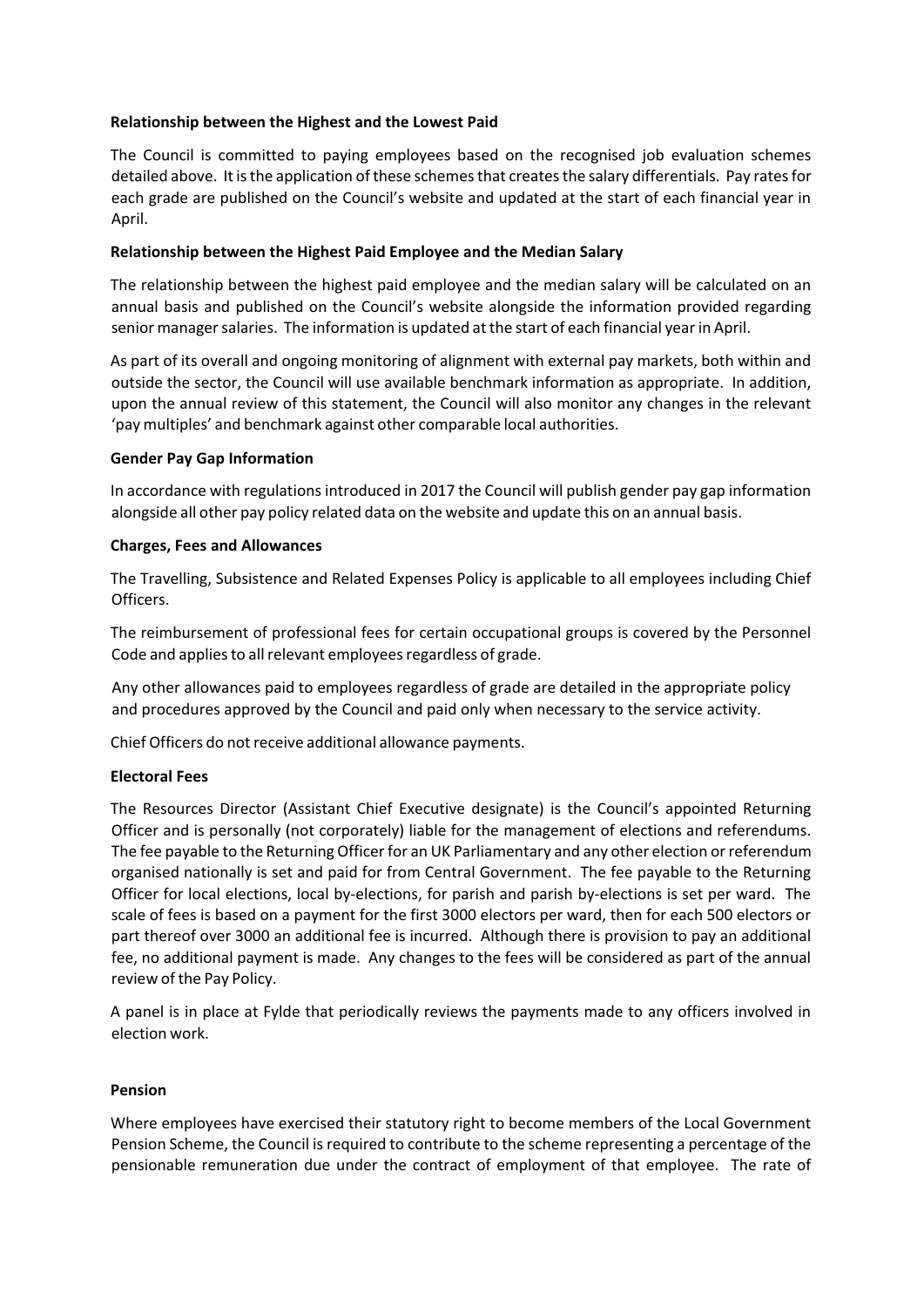contribution is set by Actuaries advising the Pension Fund and reviewed on a triennial basis to ensure the scheme is appropriately funded. The employer contribution rates are set by statute and are available from the Payroll Team.

Under the terms of the Flexible Retirement Policy, it is permitted for an employee to be in receipt of a pension and to be paid a salary at the same time. The policy requires a minimum reduction in hours worked of 50% and only employees aged 55 years and older are eligible to apply. Flexible retirement will only be granted in exceptional circumstances when there is a financial benefit to the Authority or extenuating personal circumstances without any cost to the Authority. Flexible retirement is part of the Council's approach to succession planning and is primarily aimed at applying a phased approach to full retirement.

# **Redundancy Payments, Severance Payments and Retirement**

All employees including Chief Officers are entitled to redundancy payments and pension release in accordance with the Council's Redundancy and Retirement Procedure. Where the proposed severance package is more than £100,000, the decision will be ratified by Full Council.

# **Re‐employment/Re‐engagement of Former Employees**

The Council has an obligation to ensure that it is managing public monies responsibly and will not normally re-engage (into the same or a very similar role or consultant capacity) ex-employees who have left their prime employment with the Council on the grounds of voluntary or compulsory redundancy, efficiency release or employer consent retirement (where there is a cost to the Council) for a period of 12 months with effect from the date of leaving. This policy does not cover those employees who accesstheir pension via the Council's Flexible Retirement Scheme.

Any proposal to re‐engage a former employee that left the Council on the grounds of voluntary or compulsory redundancy, efficiency release or employer consent retirement, within 12 months of the leaving date will require the approval of the Senior Management Team.

# **Access to Information on Remuneration (Chief Officers and all staff)**

The Council will identify and publish all remuneration information and job descriptions relating to any officers paid more than £50,000 per annum. This includes the details of any employee that is employed on reduced hours, but pro rata would earn more than £50,000 per annum.

Post titles and salary scale band will be published for all employees in the Council in the format of an organisationalstructure chart.

The Council will publish the policy on employee expenses and a table of all the salary pay scale points applicable at Fylde. The schedule of election fees paid to the Returning Officer will be published.

This information will be available on the Council's website [www.fylde.gov.uk](http://www.fylde.gov.uk/) and on request from

the Council, it is updated at the start of the financial year in April. www.fylde.gov.uk/council/open‐ data/pay‐scales

# **Scope**

This Pay Policy Statement applies to all Council employees, excluding those who are subject to the TUPE Regulations(Transfer of Undertakings Protection of Employment).

# **Review**